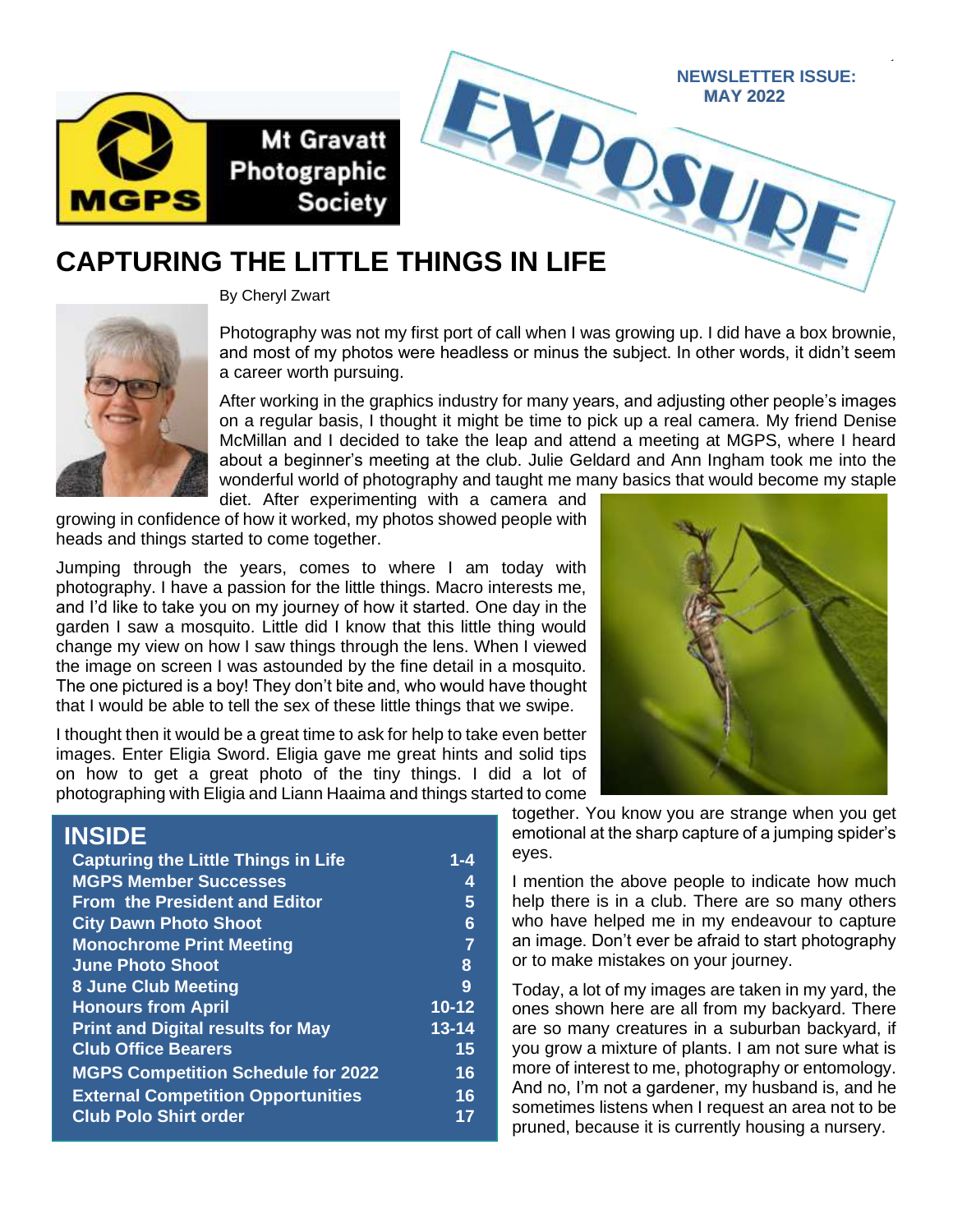

When I say I like the little stuff, it is often 1mm in size, and yes I am close to my subjects, even wasps.

Recently, I saw a wasp squashing up a caterpillar, the wasps then carted this back to the nest and fed the larva who would be capped after it was nice and fat ready to be reborn a wasp. Look closely at the third image, it shows the larva. Same colour as the nest.

Spiders were never one of my favourite creatures, until I saw one up close. Those eyes will get you every time. Remember that the eyes are the focus of a macro shot.

This is the first spider I looked into the eyes of, I did take this at Mt Coot-tha, but have found many in my garden as well.

Probably one of my favourite bugs is the Lacewing bug which looks quite pretty as an adult, but I prefer the nymph stage. The ugly one is sometimes called an antlion.

Many will have seen these little white eggs on stalks, I never thought I'd see

one hatch. The first nymph I noticed was stage 3 where it looked like a speck of dirt on a bush, and it moved. It is known as a trash bug because it eats so many aphids and then puts the corpses on its back. A winner for the garden. Then one day I saw them hatch and I had my grandson running around the yard looking for white dots on stalks, he was very helpful.



The assassin bugs in the yard pack a bite and start off quite small. They become quite useful in the garden by killing off the bad stuff. Sadly, they also eat the good things, but the good outweighs the bad. Most of my bug images consist of births, deaths and marriages.

And then there is the funny stuff. The plant hopper family come in all shapes and sizes. They are primarily plant eaters, but the fancy ones don't seem to do any damage.

This little lantern fly nymph reminds me of a little croc, while the Green horned leafhopper reminds me of a little bull.

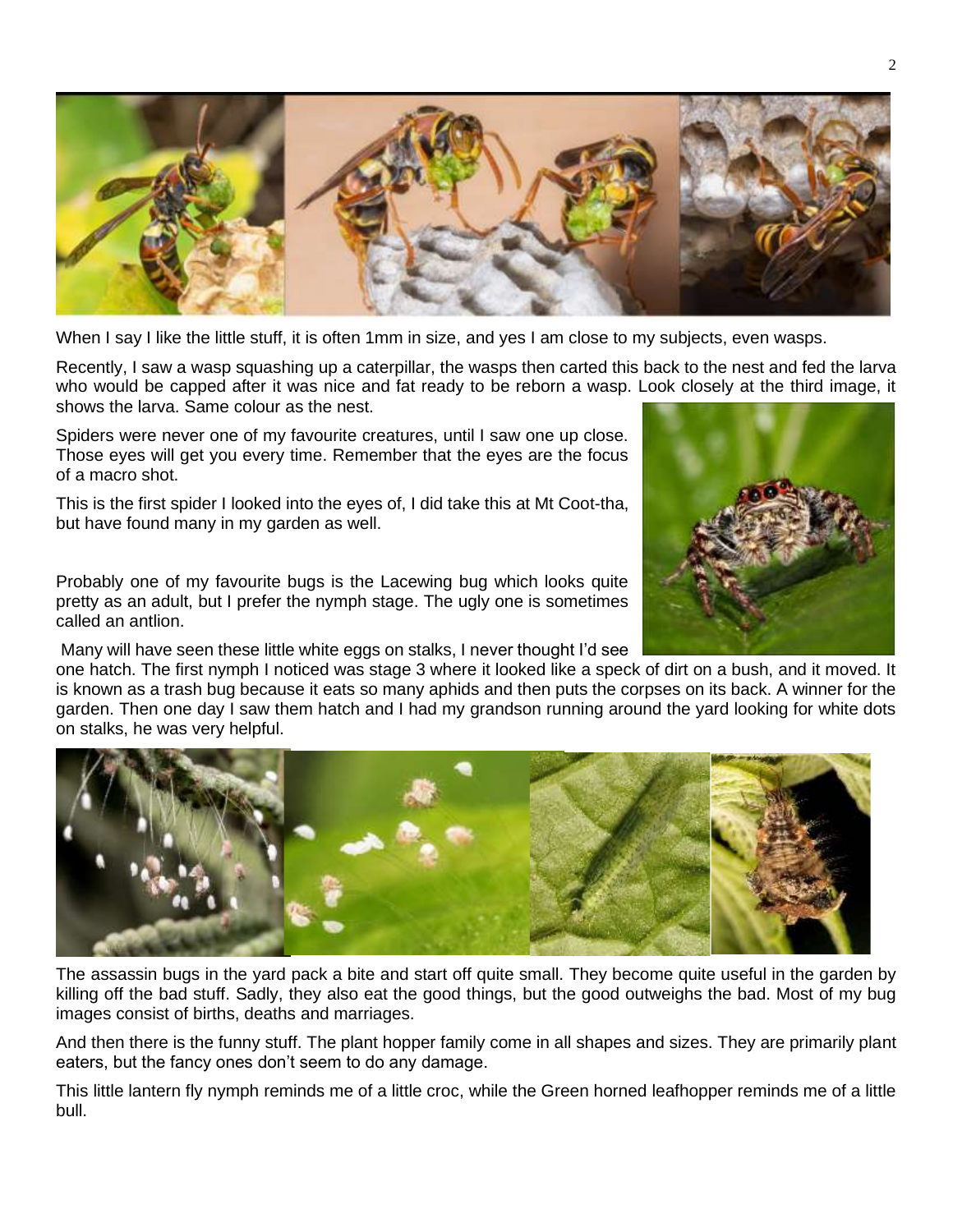

Finally, we all know a red ladybug, but the ladybird nymph is so much more useful. They kill large numbers of aphids.

What a joy to see a ladybug hatch. This was a yellow one but same principle. Some images you will

never use for a competition, but the viewing of something amazing can be seen through a lens. Sometimes I just use a lens as binoculars for seeing something I can't otherwise see.



There are so many creatures that I now spot in the garden, but occasionally I take another subject, reflections of waterdrops. Some people take flowers with macro, for me it's bugs, there is an amazing world before you with the macro lens.

Questions I am asked. Do I photostack? No. There often isn't time with my subjects. Bugs can be quick movers. Do I pin the bugs? No! I never hurt my models. The only model I have hurt was a cockroach who I found eating a tomato in the kitchen. Once it had posed for my photos, I bundled it up and fed it to Denise's lizard.



I shoot with Olympus 60mm macro lens and flash. I sometimes use a Raynox DCR250 2.5X Super Macro Lens, depending on the subject. I always handhold my camera. If you saw me taking photos, you would wonder what I am doing. A lot of my shots are one-handed as I pull back branches with the other hand. Better with two hands and nice and steady as you start your adventure.

Macro photography is very unforgiving and getting your object on one plane (horizontal), gives you the best chance of getting your subject all in focus. So, moving your feet is the best option, but little creatures don't usually sit on the end of a twig posing for you. It is often a good idea to buddy up with somebody, to hold bushes back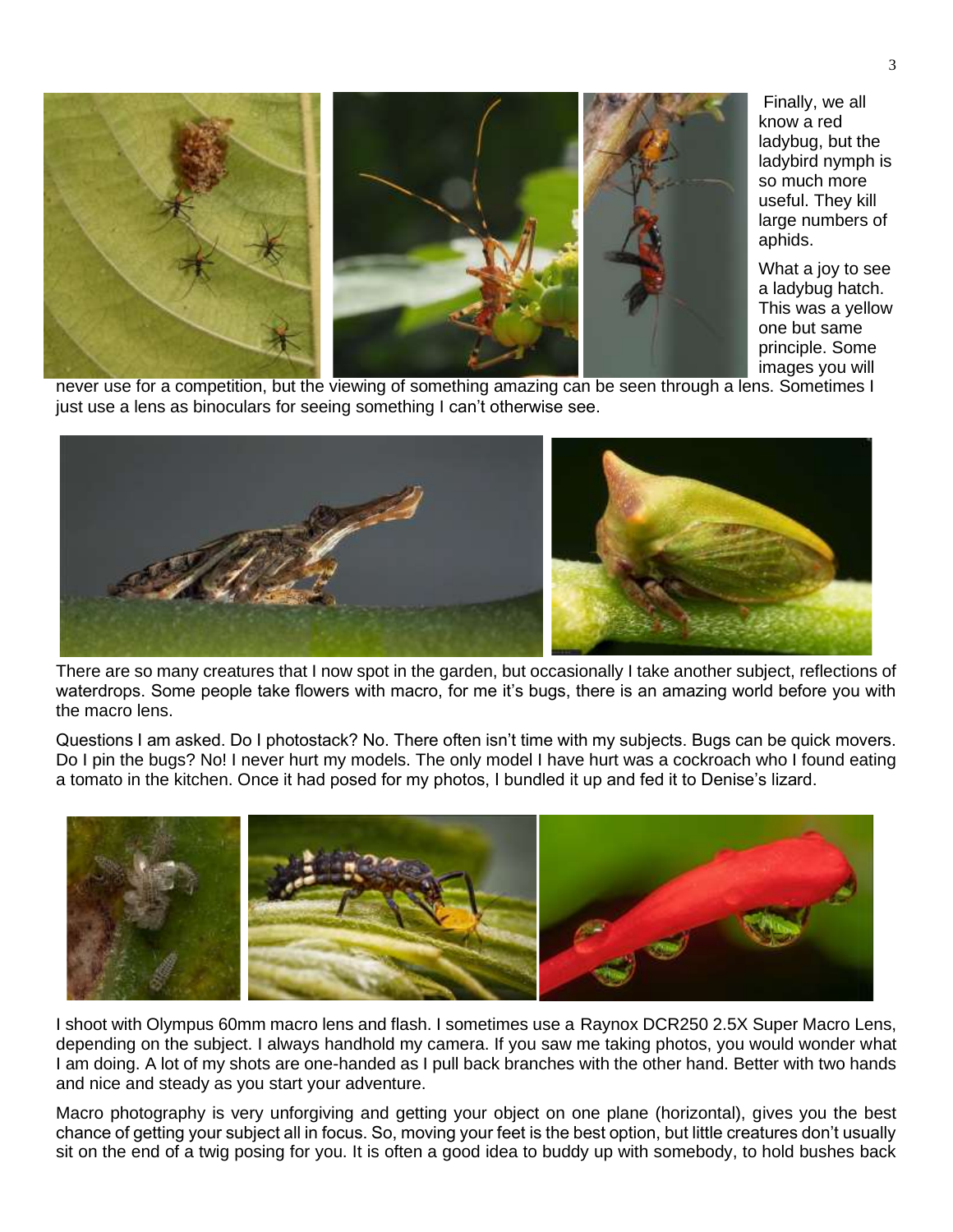for you to get your shot and visa versa. Don't worry if you get a lot of deleted shots, it gets better, and the moment that you get a spider's eye in focus, you might cry too.

I use an Olympus EM1, I always have a macro lens on this camera with a flash attached. That moment a bug moves, needs to be caught immediately. I pretty much always use Auto Focus (I do have a manual option, I can flick to if I need), F-stop between 11-14, 1/250 sec. I use ISO 640 just because it works for me in dark spots. With the water drop pic I actually used a monopod, it wasn't moving, and I manually focused. I took a few shots of this one before I got what I wanted.

I watch random YouTubes. My knowledge base has mainly been tips I have learned from club members.

So I challenge you to get up close and personal with the creatures you would often walk past, there is a world beneath the leaves. Most of all have fun!! Mistakes mean you learn something.

### MGPS Member Successes

#### **2022 PSQ Salon of Excellence (Digital)**

**Jeffrey Mott** – Social Documentary **First Place** and 1 Acceptance, Nature – 3 Acceptances, People – Acceptance, Mono – Acceptance, Colour – Acceptance.

**Sue Chen** – Social Documentary **Third Place** and 2 Acceptances, Nature – 3 Acceptances, Mono – 2 Acceptances, Colour – Acceptance.

**Paul Mackay** – Nature – Acceptance, People – Acceptance, Mono – Acceptance, Colour – 3 Acceptances

**Geoffrey Hui** – Nature – 2 Acceptances, Colour – 3 Acceptances

**Swarna Wijesekera** – Social Documentary – Acceptance, People – Acceptance, Mono – Acceptance

**Chris Seen** – Nature – Acceptance, People – Acceptance, Colour – Acceptance

**Ian Sweetman** – Mono – Acceptance, Colour – Acceptance

**Michelle Coles** – Colour – Acceptance

**Brendan Barker** – Non-A Grade Travel – Acceptance, Non-A Grade Colour – 2 Acceptances

**Robert Vallance** – Non-A Grade Travel – Acceptance, Non-A Grade Colour – Acceptance

#### **MGPS scores well in the Interclub Nature Competition (Digital)**

Ten clubs entered with a very high standard of entry judged by Gary Cranitch, an accomplished photographer.

| Category      | Member                  | Image title                | Points/Place |                                                                 |
|---------------|-------------------------|----------------------------|--------------|-----------------------------------------------------------------|
| <b>Birds</b>  | <b>Jeffrey Mott</b>     | Reef fish lunch            | 20/1st       | <b>MGPS came first in the</b>                                   |
|               | Paul Mackay             | Exuberant tawny grass bird | 18           | diversity section which is the<br>highest score through all the |
|               | <b>Hector Beveridge</b> | Down a bit aaah            | 13           | categories.                                                     |
| Botany        | Susan Chisholm          | Fungi family               | 13           |                                                                 |
| Invertebrates | <b>Cheryl Szwart</b>    | Exercise time              | 20/1st       |                                                                 |
|               | Ann Smallegange         | Golden green stag beetles  | 16           | MGPS placed second in the                                       |
| Landscape     | <b>Rosslyn Garnett</b>  | Mendenhall glacier         | 11           | aggregate scores                                                |
| Mammals       | <b>Geoffrey Hui</b>     | Piggyback                  | 18/2nd       |                                                                 |
| Other nature  | <b>Robert McFarlane</b> | Dueling dragons            | 13           |                                                                 |
|               | Christine Jull          | Seeing double              | 12           |                                                                 |

.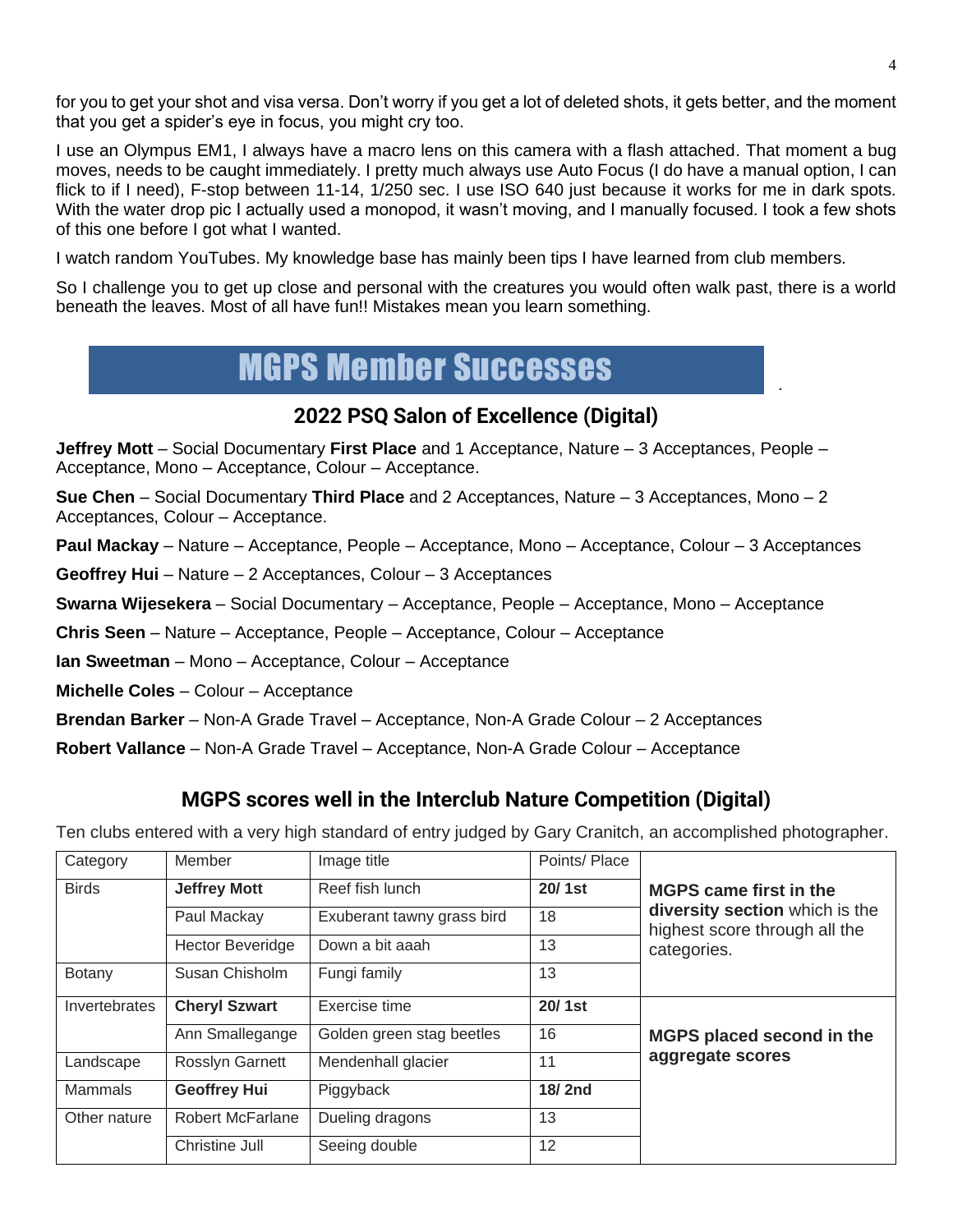

**I**t was with great to see a light supper return to meetings last week. Attending meetings is much more of a social event when you have that opportunity to have a chat and catch up over tea/coffee and a biscuit. While we are enjoying ourselves, we need to be aware that Covid hasn't gone away, and

that flu season is heading our way.

Please try and remember to maintain basic precautions such as hand sanitiser and social distancing by spreading out during the breaks and staying away if you feel unwell.

A club is a group of people and we all need to be considerate of the health and well-being of the other people in our club.

*Ian Sweetman*



I wish to express the Club's **condolences** to a long-standing club member, Lyn Fedrick on the passing of her husband, Howard. Please keep Lyn in your thoughts and prayers.

This month, I thank Cheryl Zwart for her excellent feature article on Macro Photography. Cheryl gives us some excellent insights into what inspired her and how her journey progressed.

The club achieved some excellent results in PSQ"s Salon of Excellence. This is a great place for new club members to start off entering external competitions.

As usual, I always welcome short articles, pieces of news as well as suggestions. Please send these to **my new email** [newsletter@mgpsinc.onmicrosoft.com](mailto:newsletter@mgpsinc.onmicrosoft.com)

*Paul Mackay*



PSQ A Grade Social Documentary 1<sup>st</sup> Jeff Mott – Unwise Crossing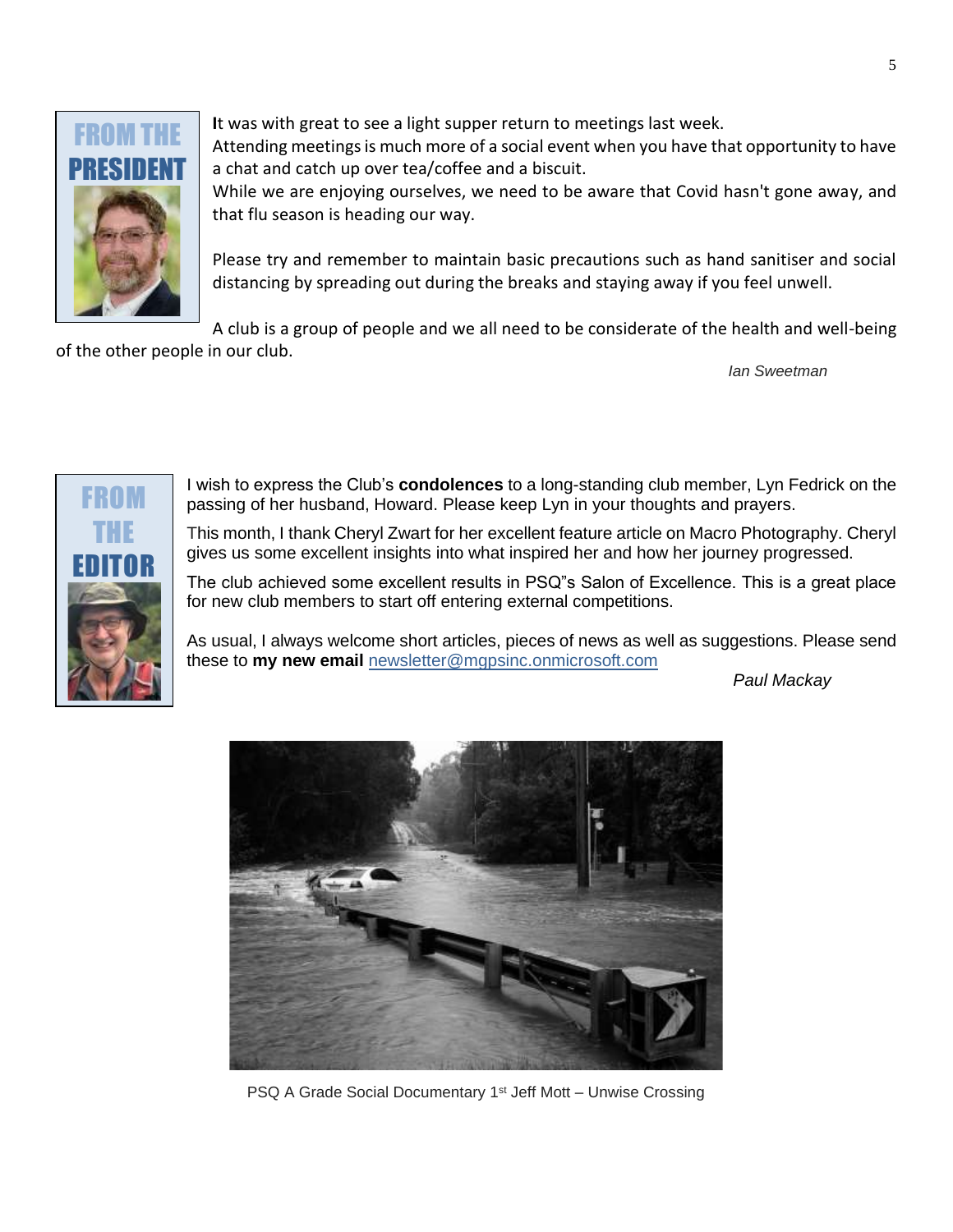### **City Dawn Photoshoot**

Twelve club members gathered beneath the Story Bridge in the predawn gloom tripods ready to capture the emerging light. Ian Sweetman and Rodney Topor provided a lot of helpful advice. It was great to see new members including Bill Van Diest mixing with several long-standing members. The light did emerge but not with the hoped-for sunrays and reflections of the glass buildings. Thanks, Rob Vallance, for your excellent organization.



*Paul Mackay*



Hazel Sempf



Bill Van Diest



Robert Vallance



Ian Sweetman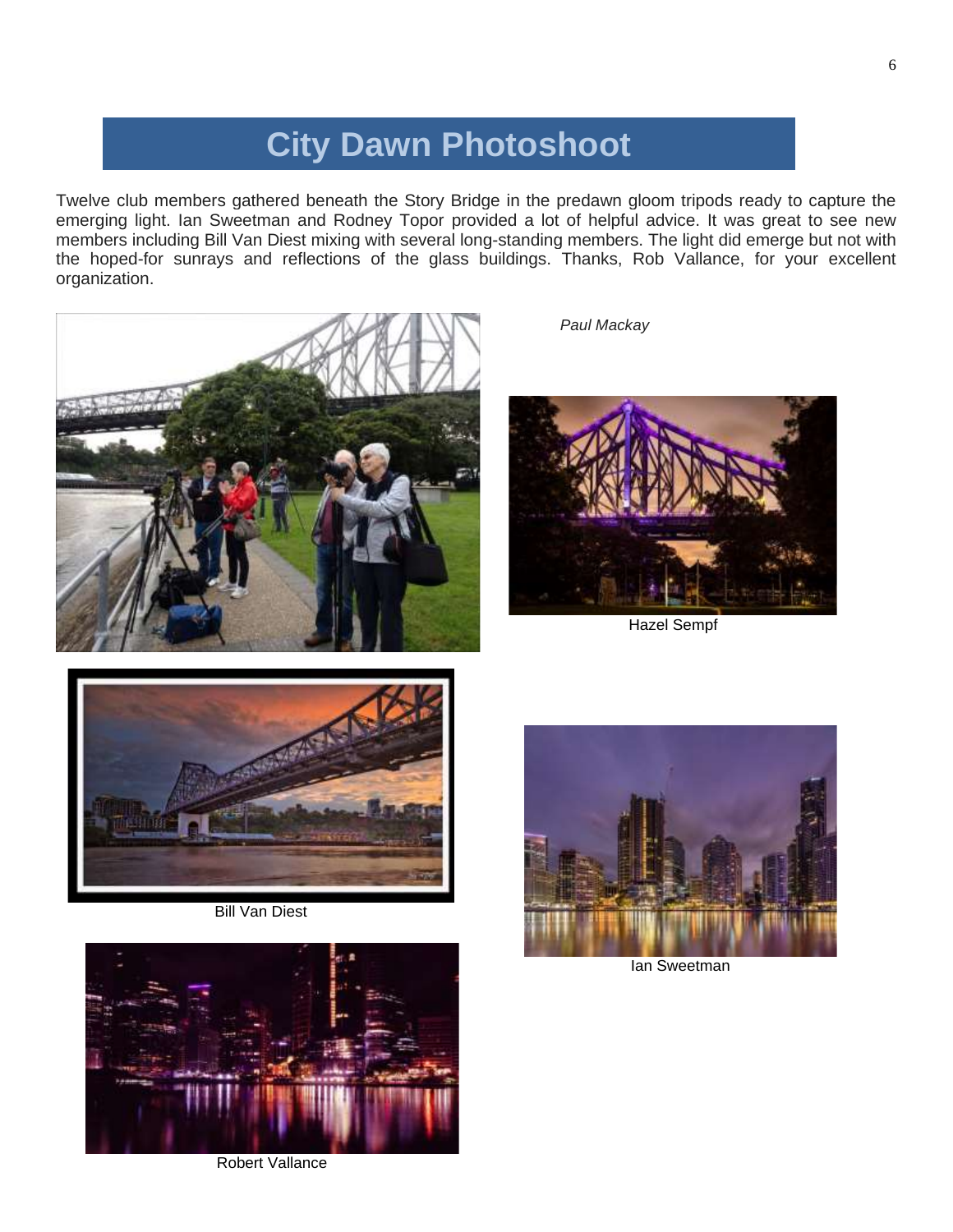### **Monochrome Print Meeting**

The mono group took a break from zoom meetings and met face-to-face at Pinnacle Framing on Compton Road to learn a lot more about framing our prints. The business is run by our own Peter Bargh. We were a group of approximately a dozen and had taken prints with us for critiquing by Warren later in the evening.

Peter took us in small groups around his premises to show the machines and tools he uses to perfect the framing. Probably the most expensive is the amazing cutting machine that works on air pressure. At a cost of \$65,000 it can cut any design you can dream up. Then there is a cold vacuum press for adhering print to board for certain gsm (weight) paper.

Peter moved on to frames. He is not a lover of composite frames which eventually splinter and separate and can result on prints falling off walls. For timber ones the mitre machine and 'V' nailer (underpinning) are used which seamlessly cut and join. Art (plain 2mm) glass is cut on a vertical cutter. All is assembled on the cutting bench.

Who knew that if you live near the sea you should not use wire to hang? Also, most of us were surprised to hear that the mats move; expanding, shrinking over time so do not tape all around the print, just at the top. For this 'Filmoplast' a Japanese tape is best as it never dries.

With coffee/tea in hand we settled in to hear Warren Vievers critique our images. He is a member of The Fine Monochrome Print Group and brought some very interesting images along. Some were on two sheets of



10"x8" glass. It gets a bit technical here, but it involves printing a negative and behind the negative is a sheet of black glass which gives a partial positive print.

Warren showed some of his work using composite images, one taken on old slide film and the other taken 30 years later. He replicated what the old film makers did in the darkroom. He spoke of the cost of developing 'wet plate' collodion prints. Find more about this process on Google and YouTube.

Warren is working on a series of lith prints involving long exposure in developer and split tone. If you are interested in this kind of photography, please speak to Warren. Thank you to Peter and Warren and thanks too, to Cheryl for arranging it.



*Margaret Kemmery.*

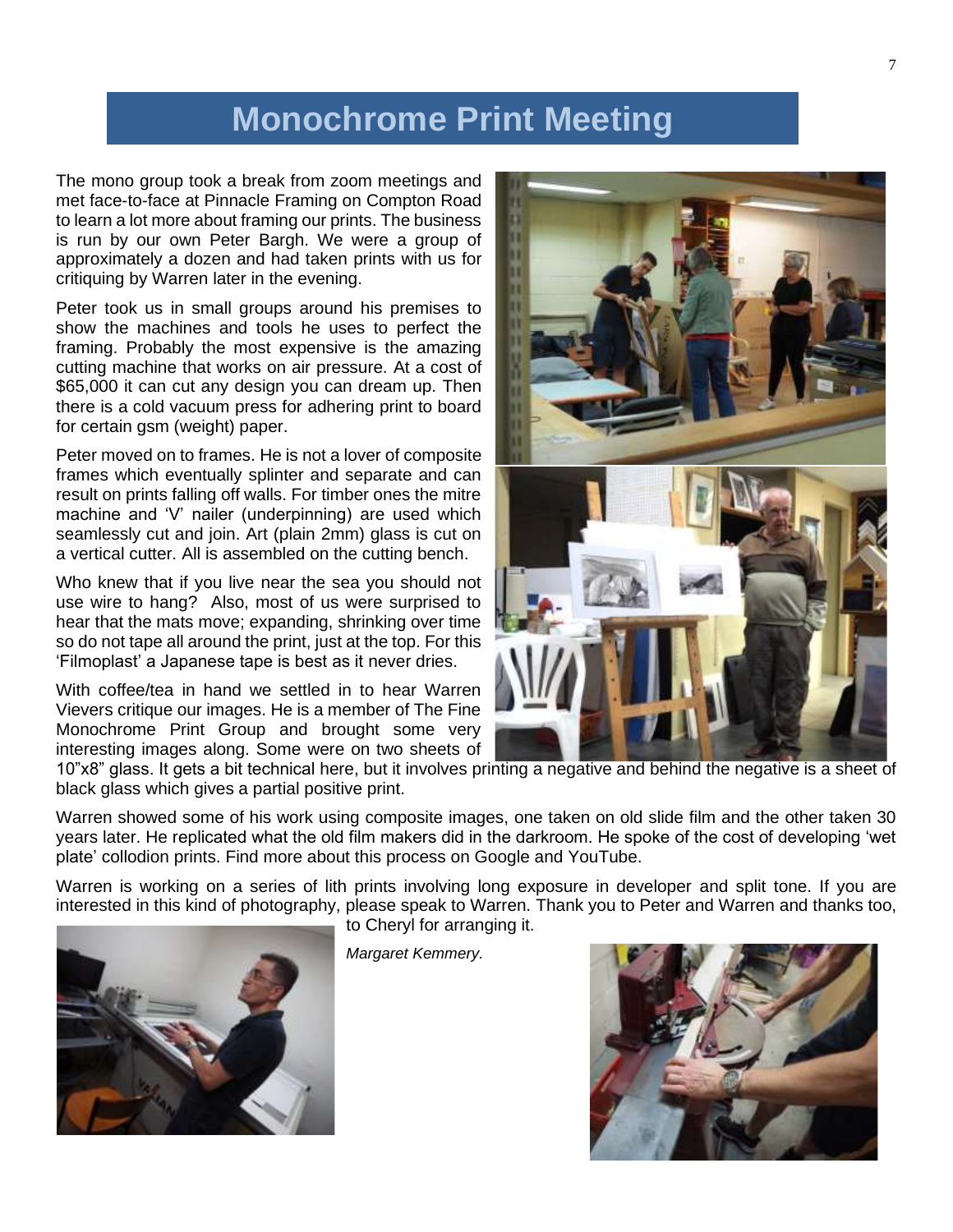# JUNE PHOTO SHOOT – HELICOPTER OVER BRISBANE

| <b>Where</b>     | Meet at V2 Helicopters Hanger 219 Qantas Ave Archerfield Airport                                                                                                                                                                                                                |
|------------------|---------------------------------------------------------------------------------------------------------------------------------------------------------------------------------------------------------------------------------------------------------------------------------|
| <b>Date</b>      | Saturday 18 June 2022                                                                                                                                                                                                                                                           |
| <b>Cost</b>      | \$140.00 - Link to trybooking https://www.trybooking.com/BZKNF<br><b>BOOKINGS CLOSE ON 4 JUNE</b>                                                                                                                                                                               |
| <b>Times</b>     | 1:00PM to 4:30PM                                                                                                                                                                                                                                                                |
| <b>Shooting</b>  | Brisbane CBD, River and Mount Coot-tha from a doors off helicopter                                                                                                                                                                                                              |
| <b>Challenge</b> | This month we are shooting aerial images from a V2 Robinson R44<br>helicopter                                                                                                                                                                                                   |
| <b>Notes</b>     | Due to time constraints this shoot will be limited to 15 people. and booking will<br>close on the 4 June 2022<br>Bookings will be made using the Try Booking App using the attached link.                                                                                       |
|                  | Weight can be a problem so when booking you will be asked your weight, and you<br>will be weighed and loaded to provide the best weight distribution for each flight                                                                                                            |
|                  | The R44 is a small lightweight helicopter which will carry three passengers so<br>all will have a "window" seat and with the doors OFF there will be no<br>obstructions to a clear shot from any seat.<br>V2 are hoping to be able to use two helicopters flying alternatively. |
|                  | The flights will be subject to suitable weather, if we are unable to fly on the day we<br>will be able to make alternate arrangements.                                                                                                                                          |
|                  | All flights over the CBD are subject to Air Traffic Control permission the company<br>will contact them to ensure we get the best available flight path but it may differ on<br>some flights.                                                                                   |
|                  | Flights will last approx 15 to 20 minutes commencing at engine start.                                                                                                                                                                                                           |
|                  | If we have not completed our flights by 4:30PM we will complete them on an<br>alternate date                                                                                                                                                                                    |
| What to bring    | Camera, (it must be attached to your body) lens, wide to medium, not<br>telephoto.                                                                                                                                                                                              |
|                  | Warm tight-fitting clothing and glasses taped to a band around head                                                                                                                                                                                                             |
| <b>Safety</b>    | Ensure you have a charged battery in your camera. Don't try to<br>change lens while airborne, make sure your lens hood is firmly                                                                                                                                                |
|                  | attached, better still leave it at home.                                                                                                                                                                                                                                        |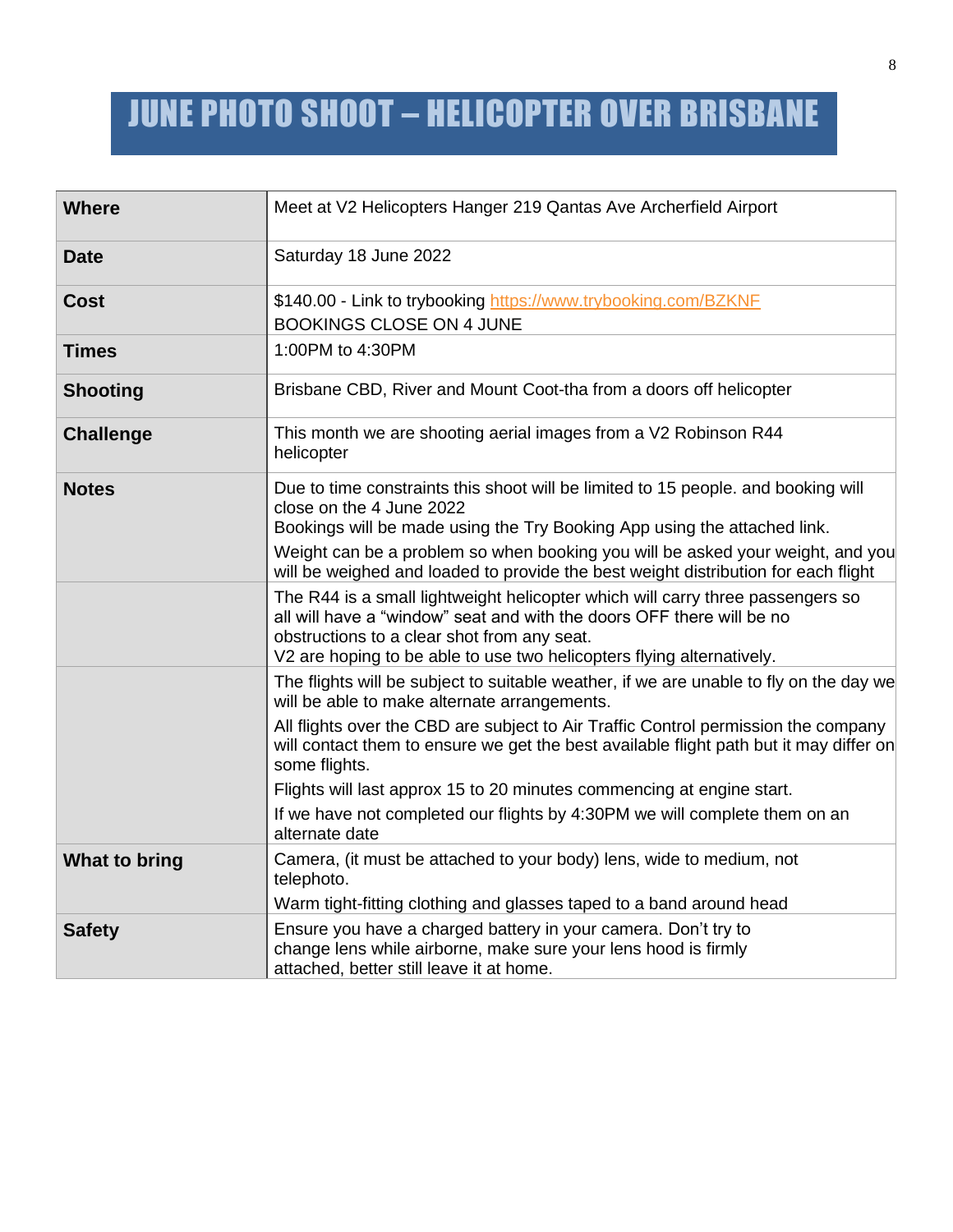### 8 JUNE CLUB MEETING

# **LONGEXPOSURE PHOTOGRAPHY** Introduction

Karolin Schild & George Triantafillou -We Are Raw Photography **Tours & Workshops** 

1

2

3

5



**Gear / Camera Settings** 

**Talking Filters** 

**Short Calculation sample** 

Applying it in the field

What we do?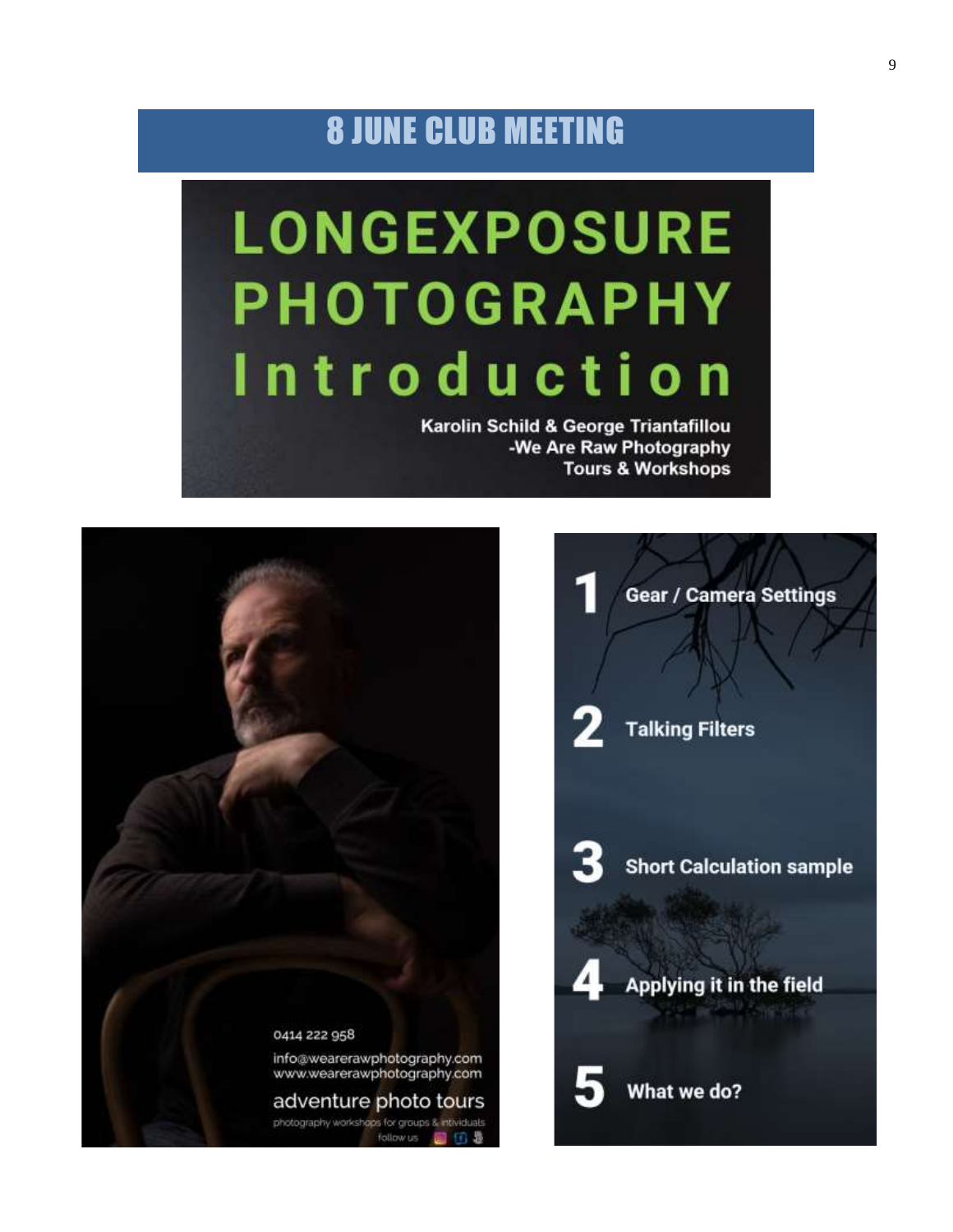### Honours from April Climate Change

#### *The Big Melt - Northeast Glacier Antarctica* **by Geoff Hui**

The Northeast Glacier is a steep and heavily crevassed glacier that is 21km long and 8km wide at its mouth. In the foreground is Stonington Island, which once was connected to the Northeast Glacier, but due to glacial retreat, it has now



This photo was taken from our ship and I purposely used a long focal length to foreshorten the background thereby making the glacier appear much closer to the buildings to create a sense of drama and danger.

Camera Settings: Canon EOS 5D Mk IV, @200mm, f5.6, 1/800s, ISO 160, EV 0



The photo is the Crookwell Wind Farm, just outside of Goulburn NSW, where we were heading to visit family. The photo was taken in January 2021. I was stumped as to what to enter as I was thinking "bad" climate change and my husband said why not enter your wind turbines, for "good" climate change. Apart from reducing size for download, I did no editing. I don't do a lot of editing.

Nikon D5600, 16-80 mm lens, No Filter – Focal length 65mm, F13, Shutter 1/200, ISO 100, Exp +0.3





Post processed with Topaz Denoise to lift it. Editing on sky to bring out detail. The challenge with the tones of the feather in contrast to the lightness of the sky.

#### *Briksdalgletsjer Glacier* **by Margareta Dewilde**

I took this photo of the Briksdalgletsjer on a trip to Norway in 2017, almost 5 years ago but felt it was appropriate for the subject Climate change. Exp 1/320 sec, F4, ISO 100, 14mm lens. Cropped in Lightroom.

### *Bracing for landing* **by Chris Seen**

This was taken at the iPhotographic Magic Raptors Shoot at Biddiddabba. It is of Des the Wedge Tailed Eagle returning to the post.I made a few attempts at capturing Des in flight and then noted the wingspan so positioned myself on the ground at an angle that would accentuate the wingspan on approach to landing.

Shot with my Sony A9 using 70-200mm lens at FL 70mm SS /1250 (should have been higher) Aperture F3.5 ISO 1250

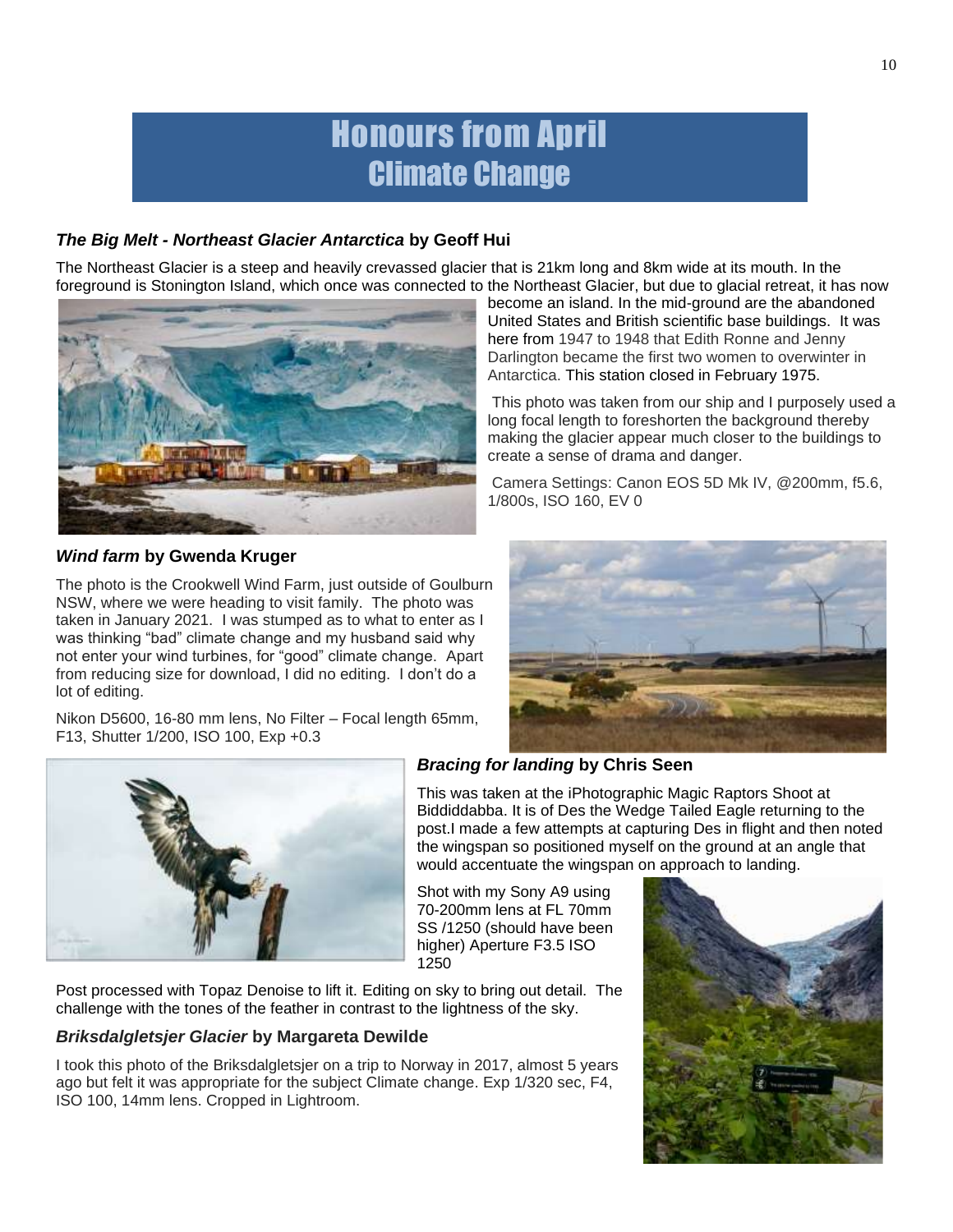

#### *Broken dreams* **by Dotti Harkins**

After our most recent floods I was heartbroken to drive down the street in my local area and see so much destruction piled out on the footpaths - people's possessions, life's treasures as well as life's necessities – white goods, furniture, plaster board. In my own backyard my pontoon walkway dangled atop the pylon. On a drive up to the summit at Mt Coot-tha nothing compared to seeing the volume of rubbish being collected and temporarily stored at the quarry. Dump truck after truck unloaded their cargo. Council reported that there were more than 1 000 vehicles involved in the clean-up including trucks, bobcats, and excavators. The sheer volume of destruction was overwhelming.

#### *Destined for destruction* **by Paul Mackay**

Having experienced my parents' house being inundated in 1974 and 2011, I was relieved not to have a personal stake in the recent floods. I drove to Kangaroo Point on the Monday of the floods and arrived as the water was peaking. As I approached the Goodwill Bridge, I observed this houseboat heading for a collision with a pylon. I photographed the before, during and after. Fortunately, no one was aboard.

Olympus OMD-EM1 MK III with 40-150 Pro Lens at 130mm. 1/640 sec, f:9, ISO 200.

In **Photoshop**, I used the camera raw filter to mask and blur the background as my depth of field was placing the whole scene in focus. I then used a Silver Efex Pro 3 in the Nik collection to convert the image to monochrome. I also lightened the items on the deck to emphasise the household effects being lost.



Olympus OMD EM1Mk III 47mm f14 1/125 sec ISO 200. Processing - Lightroom – some cropping and highlighting, Photoshop – removing unwanted spots.



#### *Waiting for Dinner* **by Christine Jull**

We had been waiting patiently for *ages* wanting this beautiful bird to present his best side to us, but to no avail. He had his back to us with the water directly in front of him which I thought gave me a perfect background. We decided to walk back along the track towards our car when the Eagle decided to move and flew above us towards the dead tree right beside the track. I think the perfect blue sky above him makes him "pop.

Olympus OMD EM1 MkII and my settings were ISO 200, F11, 1/400 sec at 150mm. I cropped the image in Lightroom and did an auto colour setting.

#### *Like this son* **by Ric O'Shea**

This image was from a promotional shoot I was doing for a Keyboard player, I suggested he incorporated

his Family into the shoot as well, so he ended up with a nice collection of images, this was one of My favorites. There was a lot of work on the background as my backdrop was short on one side and very wrinkled.

Nikon D610, Lens Nikor 24-70, f:2.8, 1/100sec, ISO 2000, 32mm flash.

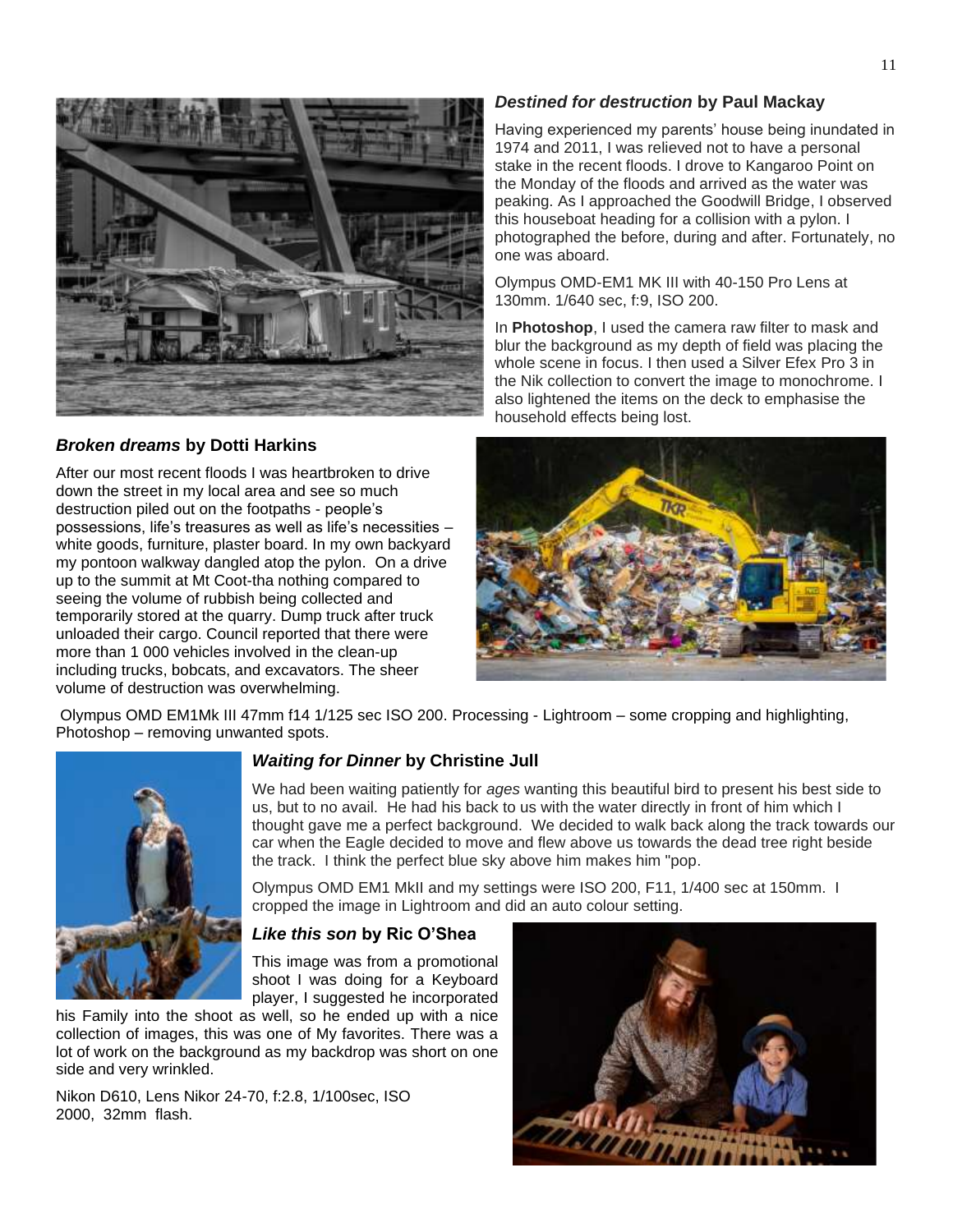#### *A Where there is smoke* **by Prisilla Gibbs**

I took this shot of two men burning off on the way to Camp Duckadang with Suzanne and Eligia. I chose this image to represent the difficulties in addressing climate change as it looks quite simple but epitomizes the complexities involved eg country/city divide, vested interest, black/white cultural differences, economics and livelihoods.

The dead tree trunks and billowing smoke give the impression of destruction in the aftermath of a fire created by humanity through global warming, as illustrated by the men and their vehicle amongst the blackened landscape. The relatively small figures in the largely



smoky scene imply the enveloping and overwhelming nature of the problem. Also, their central position shows they are in a dilemma, adding to and trying to mitigate the problem at the same time.

I used DXO Silver Efex for the black and white conversion which added greatly to the feeling of desolation and hopelessness, inferred by the landscape disappearing into the suffocating smoke



#### *Cleaner energy* **by Hazel Sempf**

I found the concept of Climate Change quite challenging and came up with the idea of depicting the change that is occurring from coal fired power stations to the more environmentally friendly wind power, hence the title of Cleaner Energy. This photo is a composite image of three images blended. The base image is from the Callide Power Station in Biloela; and the wind farm power station shown in the light bulb is from Cape Grant, Victoria. Both these images were taken on previous travels. The third image is the lightbulb. I blended the three images in photoshop

revealing 100% of the coal fired station on the left, 100% of the wind

power station in the light bulb and then progressively a blend of the coal fired and wind powered images on the right side of the image. The three images used were taken with three different cameras, a Sony HX90V, Canon 60D and Canon R and on three different occasions, the light bulb image being taken especially for the compilation.

#### **MGPS OBJECTIVES**

The Mount Gravatt Photographic Society is a community-based non-profit camera club that is affiliated with the Photographic Society of Queensland (PSQ). The club was formed in February 1967 by a small group of enthusiastic amateur photographers. See <http://www.mgps.org.au/club/about-mgps/club-history> for more details.

#### **The Aims of Mount Gravatt Photographic Society:**

- To foster a love of the art of photography amongst its members and in the community.
- To assist members with problems pertaining to photography.
- To achieve a more fruitful alliance between the beginner and the experienced photographer.
- To present lectures on photography for beginners.
- To arrange competitions both within the Society and with other bodies from time to time.

#### **Newsletter of the Mount Gravatt Photographic Society Inc. (MGPS)**

PO Box 234 Mount Gravatt QLD 4122

**President: Ian Sweetman**

**Newsletter Editor: Paul Mackay** 

#### **Email: newsletter@mgps.org.au**

Club meetings are held on the  $2<sup>nd</sup>$  and  $4<sup>th</sup>$ Wednesday of each month at St Bartholomew's Church Hall, corner of Logan Rd and Mountain St, Mount Gravatt.

#### **Staying up to date:**

For all the latest news on what's happening at the club and for news on other events and activities, you can;

- Join the Club's Facebook page MGPS Members Group. Please ensure that your Facebook page is in the same name as your club membership to be eligible.
- Watch your inbox for regular club emails as well. If you are not receiving emails please let us know.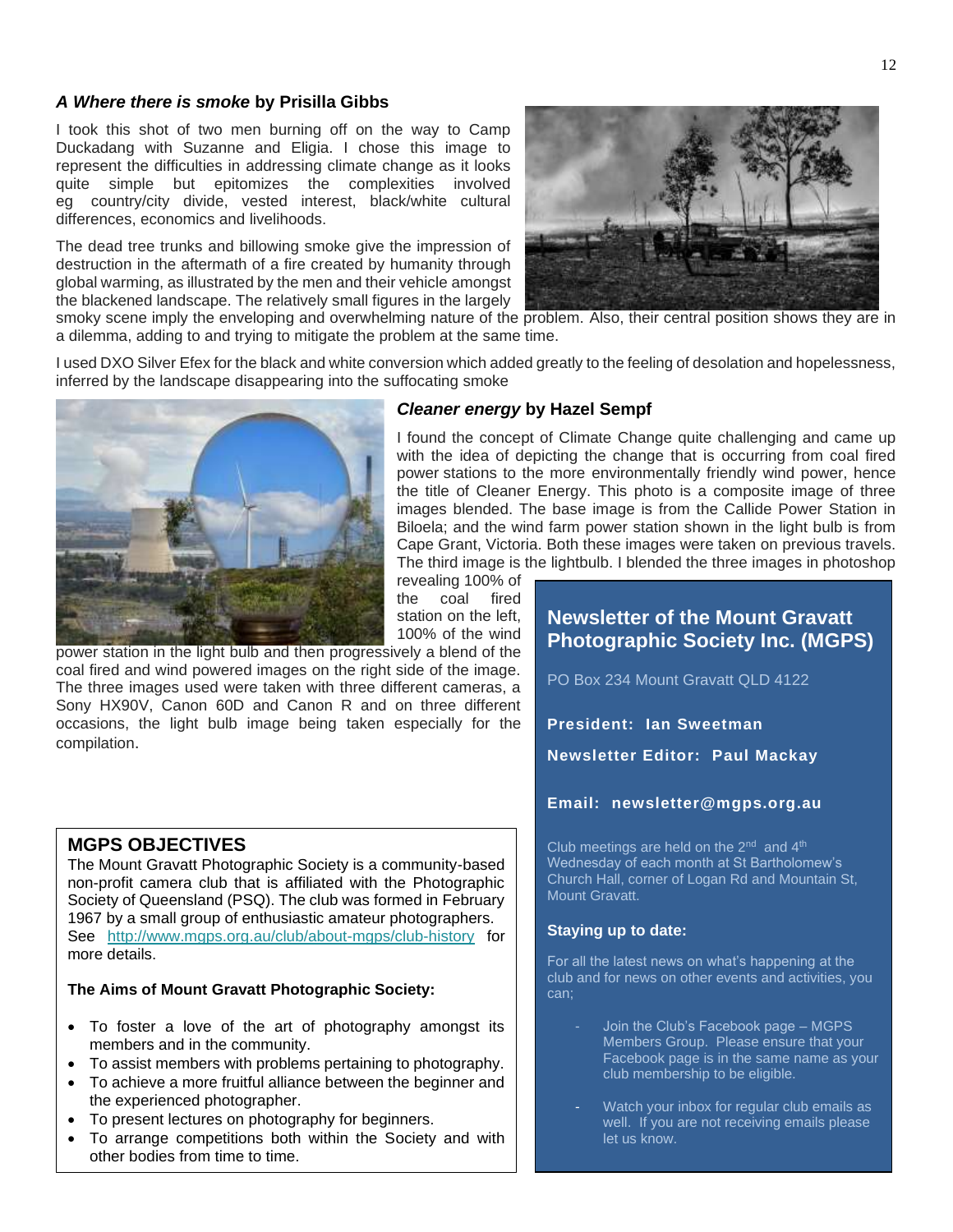### Results from May Competition Subject: People

| <b>B</b> Grade Print  | <b>PRINT COMPETITION judged by Ben Stoffl</b> |            |               |                   |  |  |  |  |  |
|-----------------------|-----------------------------------------------|------------|---------------|-------------------|--|--|--|--|--|
| <b>Member name</b>    | <b>Open Image</b>                             | Set Image  | <b>Points</b> | <b>Points YTD</b> |  |  |  |  |  |
| <b>Christine Jull</b> | Merit                                         | Merit      | 18            | 66                |  |  |  |  |  |
| Margareta Dewilde     | Credit                                        | Credit     | 12            | 54                |  |  |  |  |  |
| <b>AB Grade Print</b> |                                               |            |               |                   |  |  |  |  |  |
| Trudi Aykens          | Acceptance                                    | Acceptance | 6             | 102               |  |  |  |  |  |
| Dorothy Harkins       | Acceptance                                    | Honour     | 15            | 144               |  |  |  |  |  |
| Janet Richardson      | Merit                                         | Credit     | 15            | 123               |  |  |  |  |  |
| Robert Vallance       | Acceptance                                    | Credit     |               | 126               |  |  |  |  |  |
| <b>A Grade Print</b>  |                                               |            |               |                   |  |  |  |  |  |
| Geoffrey Hui          | Credit                                        | Merit      | 15            | 183               |  |  |  |  |  |
| Chris Seen            | Acceptance                                    | Acceptance | 6             | 75                |  |  |  |  |  |
| Lekha Suraweera       | Honour                                        | Merit      | 21            | 138               |  |  |  |  |  |
| Eligia Sword          | Credit                                        | Credit     | 12            | 153               |  |  |  |  |  |
| Paul MacKay           | Merit                                         | Honour *** | 21            | 177               |  |  |  |  |  |
| <b>Heidi Wallis</b>   | Acceptance                                    | Credit     | 9             | 132               |  |  |  |  |  |
| Susan Chisholm        | Credit                                        | Acceptance | 9             | 87                |  |  |  |  |  |
| Joyce Metassa         | Credit                                        | Acceptance | 9             | 96                |  |  |  |  |  |
| Kerri-Anne Cook       | Acceptance                                    | Acceptance | 6             | 15                |  |  |  |  |  |
| Rosslyn Garnett       | Credit                                        | Acceptance | 9             | 111               |  |  |  |  |  |
| Swarna Wijesekera     | Honour                                        | Acceptance | 15            | 132               |  |  |  |  |  |

\*\*\* Print Image of the night

| <b>B Grade Digital</b>  | <b>DIGITAL COMPETITION judged by Jenny Graff</b> |                  |               |                   |  |  |  |  |  |
|-------------------------|--------------------------------------------------|------------------|---------------|-------------------|--|--|--|--|--|
| <b>Member name</b>      | <b>Open Image</b>                                | <b>Set Image</b> | <b>Points</b> | <b>Points YTD</b> |  |  |  |  |  |
| Josephine Webb          |                                                  | Credit           | 6             | 18                |  |  |  |  |  |
| <b>Christine Jull</b>   | Acceptance                                       | Acceptance       | 6             | 159               |  |  |  |  |  |
| Margareta Dewilde       | Honour                                           | Acceptance       | 15            | 189               |  |  |  |  |  |
| Joni Keenan             | Acceptance                                       | Merit            | 12            | 39                |  |  |  |  |  |
| <b>AB Grade Digital</b> |                                                  |                  |               |                   |  |  |  |  |  |
| Trudi Aykens            | Honour                                           | Acceptance       | 15            | 171               |  |  |  |  |  |
| Dorothy Harkins         | Acceptance                                       | Acceptance       | 6             | 144               |  |  |  |  |  |
| Gary (Rick) O'Shea      | Acceptance                                       | Merit            | 12            | 153               |  |  |  |  |  |
| Janet Richardson        | Merit                                            | Acceptance       | 12            | 150               |  |  |  |  |  |
| <b>Brendan Barker</b>   | Credit                                           | Credit           | 12            | 153               |  |  |  |  |  |
| Margaret Kemmery        | Acceptance                                       |                  | 3             | 69                |  |  |  |  |  |
| Gwenda Kruger           | Acceptance                                       | Credit           | 9             | 129               |  |  |  |  |  |
| Robert Macfarlane       | Credit                                           | Acceptance       | 9             | 165               |  |  |  |  |  |
| Sharon Puata            | Honour                                           | Acceptance       | 15            | 168               |  |  |  |  |  |
| Louise Jameson          | Acceptance                                       | Acceptance       | 6             | 15                |  |  |  |  |  |
| <b>Hazel Sempf</b>      | Merit                                            | Credit           | 15            | 180               |  |  |  |  |  |
| Lorraine Burdeu         | Credit                                           | Acceptance       | 9             | 153               |  |  |  |  |  |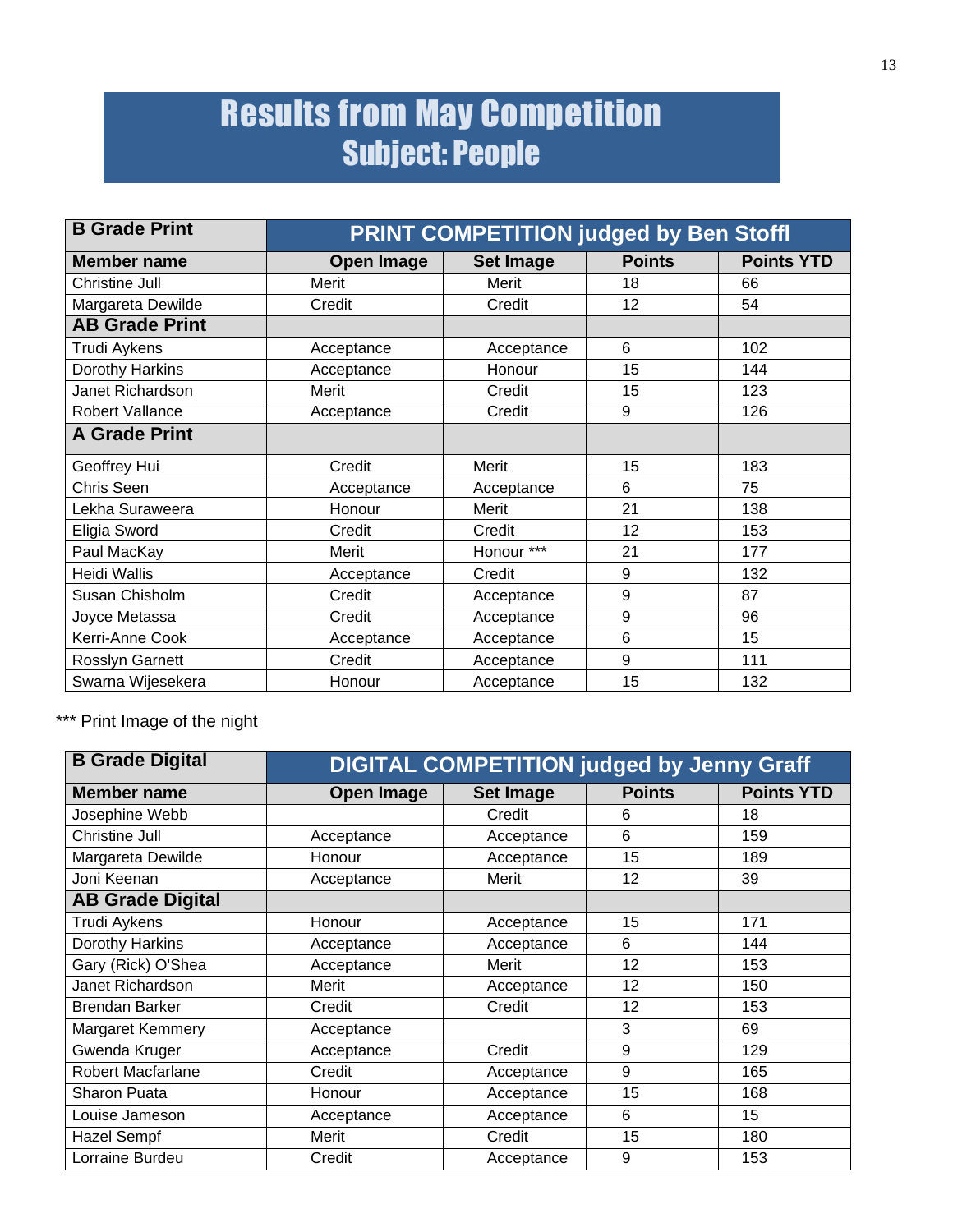| Russell Dickson         | Acceptance                                       | Credit     | 9  | 99  |
|-------------------------|--------------------------------------------------|------------|----|-----|
| Robert Vallance         | Acceptance                                       | Acceptance | 6  | 117 |
| <b>Michael Mitchell</b> | Honour                                           | Credit     | 18 | 171 |
| <b>A Grade Digital</b>  | <b>DIGITAL COMPETITION judged by Jenny Graff</b> |            |    |     |
| Geoffrey Hui            | Credit                                           | Merit      | 15 | 189 |
| Michelle Coles          | Credit                                           | Credit     | 12 | 156 |
| <b>Hector Beveridge</b> | Acceptance                                       | Honour     | 15 | 144 |
| Chris Seen              | Honour                                           | Merit      | 21 | 138 |
| Lekha Suraweera         | Credit                                           | Credit     | 12 | 177 |
| Suzanne Edgeworth       | Merit                                            | Honour     | 21 | 99  |
| Eligia Sword            | Credit                                           | Credit     | 12 | 180 |
| Paul MacKay             | Honour                                           | Merit      | 21 | 165 |
| Heidi Wallis            | Honour                                           | Credit     | 18 | 180 |
| Susan Chisholm          | Acceptance                                       | Credit     | 9  | 147 |
| Joyce Metassa           | Credit                                           | Honour *** | 18 | 123 |
| Kerri-Anne Cook         | Honour                                           | Credit     | 18 | 30  |
| Rosslyn Garnett         | Credit                                           | Acceptance | 9  | 111 |
| Jefferey Mott           | Merit                                            | Merit      | 18 | 198 |
| Swarna Wijesekera       | Honour                                           | Merit      | 21 | 162 |
| Shuying Jiang           | Credit                                           | Credit     | 12 | 138 |
| Cheryl Zwart            | Credit                                           | Merit      | 15 | 177 |
| Priscilla Gibbs         | Acceptance                                       | Merit      | 12 | 147 |

\*\*\* Digital Image of the night

Images awarded Merits or Honours will be displayed on the MGPS website [-www.mgps.org.au/club/monthly](http://www.mgps.org.au/club/monthly-comps/winning-images)[comps/winning-images](http://www.mgps.org.au/club/monthly-comps/winning-images) Contact the Records Officer [records@mgps.org.au](mailto:records@mgps.org.au) for any problems.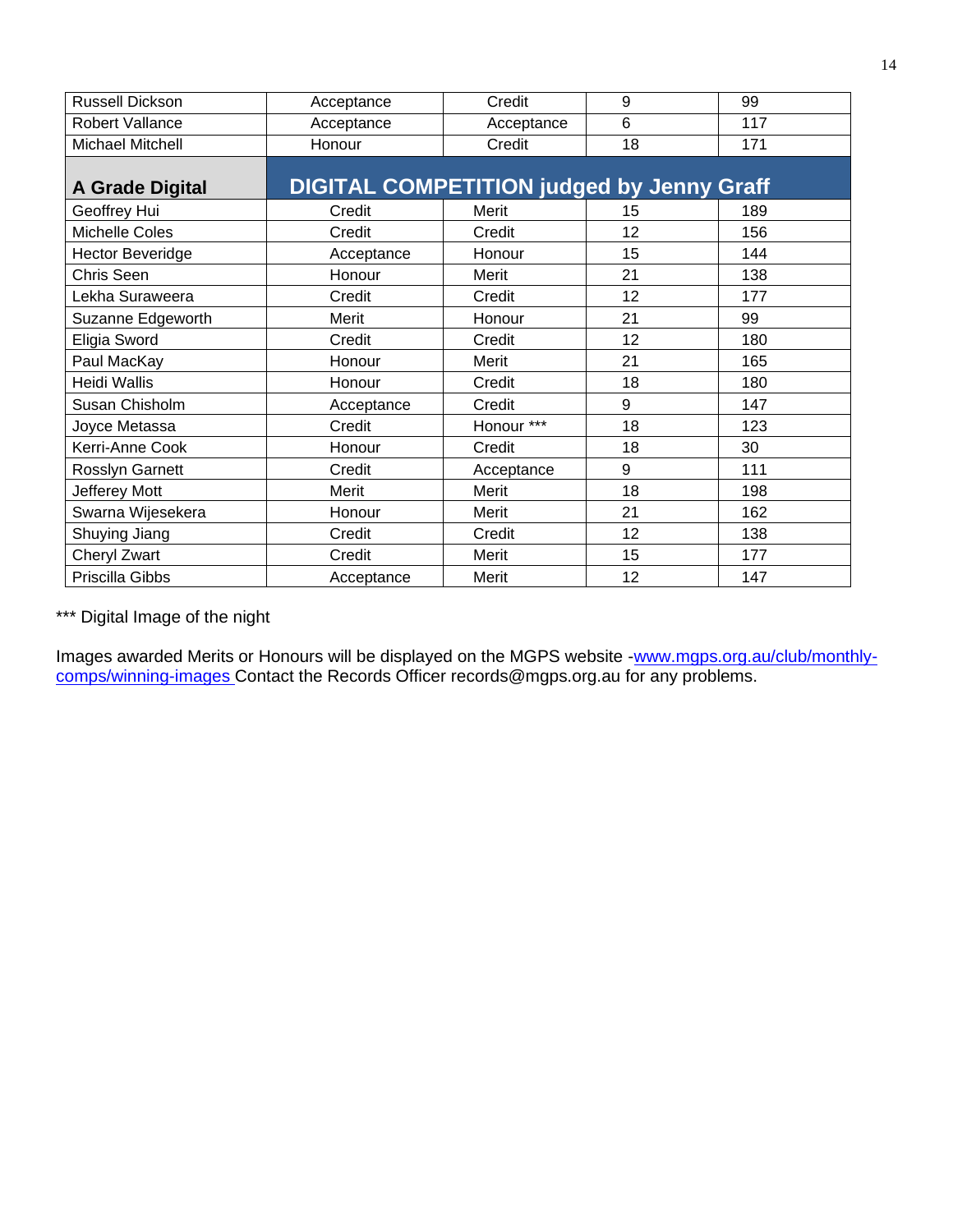|                                                | <b>MGPS Executive</b> |                                                   |
|------------------------------------------------|-----------------------|---------------------------------------------------|
| <b>lan Sweetman</b><br>President               |                       | <b>Brendan Barker</b><br><b>Vice President</b>    |
| <b>Susan McCrory</b><br>Secretary              |                       | <b>Michelle Coles</b><br><b>Treasurer</b>         |
| Suzanne Edgeworth<br><b>Activities Officer</b> |                       | Margareta Dewilde<br><b>Competitions Officer</b>  |
| Paul Mackay<br><b>Newsletter Editor</b>        |                       | <b>Michael Mitchell</b><br><b>Records Officer</b> |
| Andrea Ryan<br>Member #9                       |                       |                                                   |

| <b>MGPS Officer Bearers</b>          |                              |                               |                                        |  |  |  |  |
|--------------------------------------|------------------------------|-------------------------------|----------------------------------------|--|--|--|--|
|                                      |                              |                               |                                        |  |  |  |  |
| ZOOM officer                         | Rodney Topor                 | Librarian                     |                                        |  |  |  |  |
| <b>Club Activities Officer</b>       | <b>Robert Vallance</b>       | Welcome Desk 1                | <b>Dotti Harkins</b>                   |  |  |  |  |
| Data Projectionist                   | Rodney Topor                 | Welcome Desk 2                | <b>Christine Jull</b>                  |  |  |  |  |
| <b>Assistant Projectionist</b>       | Rick O'Shea                  | <b>Welcome Door 1</b>         | Joyce Metassa                          |  |  |  |  |
| <b>Digital Competitions</b>          | <b>Tony White</b>            | <b>Welcome Door 2</b>         | <b>Russell Dickson</b>                 |  |  |  |  |
| <b>Interclub Competition Officer</b> | Suzanne Edgeworth            | Welcome Door 3                | Joni Keenan                            |  |  |  |  |
| <b>Assistant Treasurer</b>           | <b>Chris Seen</b>            | <b>PSQ Liaison</b>            | Sue Gordon                             |  |  |  |  |
| <b>Competitions Assistant 1</b>      | Trudi Aykens                 | <b>Website Coordinator</b>    | Kevin Dixon                            |  |  |  |  |
| <b>Competition Assistant 2</b>       | Janet Rowe                   | Hunt and Shoot<br>Coordinator |                                        |  |  |  |  |
| <b>Equipment Officer</b>             | Rick O'Shea                  | <b>Catering Coordinator</b>   | <b>VACANT</b>                          |  |  |  |  |
|                                      |                              |                               |                                        |  |  |  |  |
|                                      | <b>SUBGROUP COORDINATORS</b> |                               |                                        |  |  |  |  |
| <b>Digital Group</b>                 | Rodney Topor                 | Monochrome Group              | Warren Veivers,<br><b>Cheryl Zwart</b> |  |  |  |  |
| <b>Developers Group</b>              | <b>Julie Geldard</b>         | <b>Inter/National Group</b>   | <b>John North</b>                      |  |  |  |  |
|                                      |                              |                               |                                        |  |  |  |  |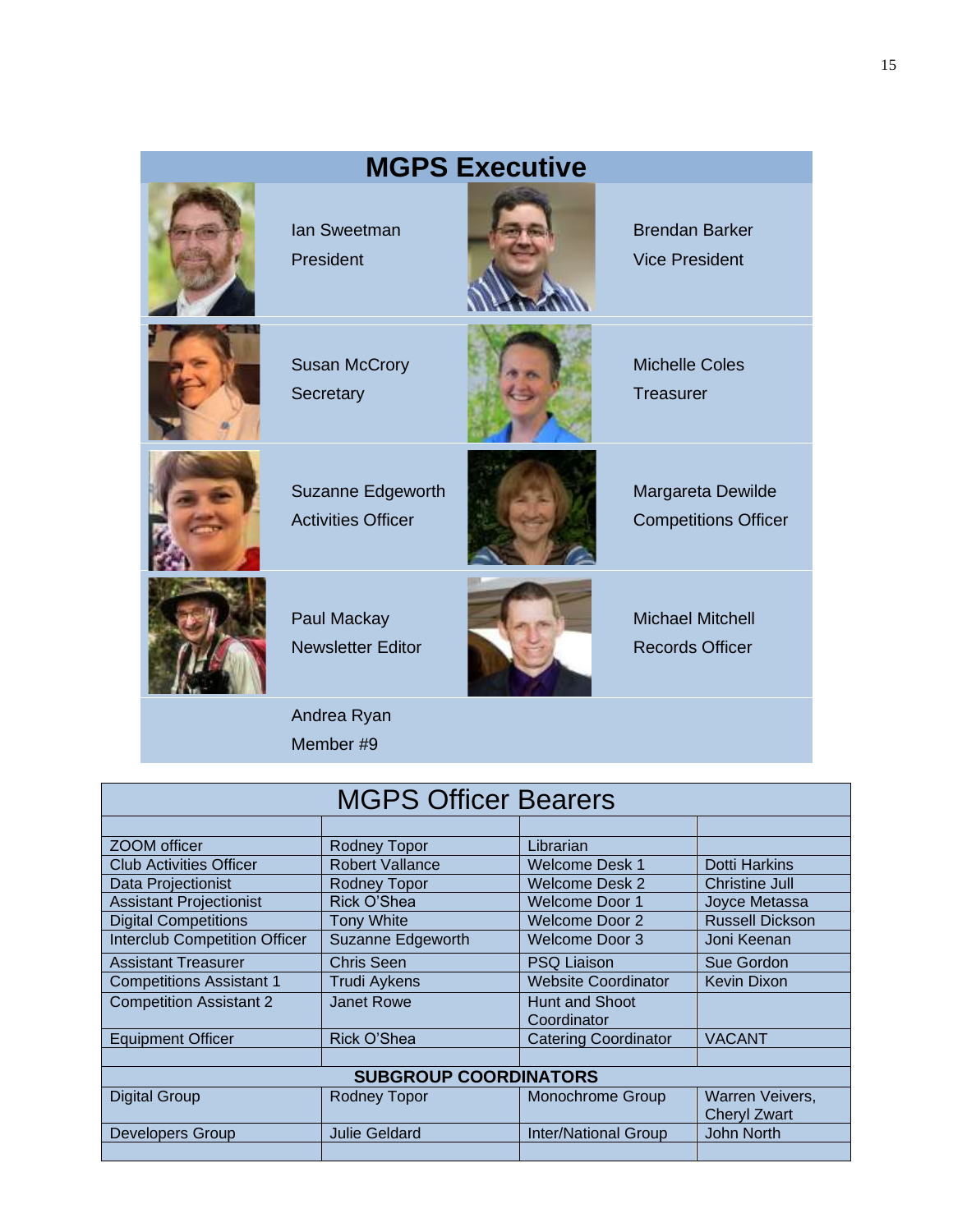## CLUB COMPETITION SCHEDULE 2022

*Themes marked # form the basis for interclub competition in 2022.*

| Set subject             | <b>Entries</b> | <b>Judging</b> | <b>Description</b>                                                                                                                                                                                                                                                                                                                                                                                                                                                                                                                                                                                                                                                                             |
|-------------------------|----------------|----------------|------------------------------------------------------------------------------------------------------------------------------------------------------------------------------------------------------------------------------------------------------------------------------------------------------------------------------------------------------------------------------------------------------------------------------------------------------------------------------------------------------------------------------------------------------------------------------------------------------------------------------------------------------------------------------------------------|
|                         | due            | date           |                                                                                                                                                                                                                                                                                                                                                                                                                                                                                                                                                                                                                                                                                                |
| Nature &<br>Wildlife #  | 22<br>June     | 27 July        | Nature photography records all branches of natural history except<br>anthropology and archaeology. This includes all aspects of the<br>physical world, both animate and inanimate, that have not been<br>made or modified by humans. Nature images must convey the truth<br>of the scene that was photographed. A well-informed person should<br>be able to identify the subject of the image and be satisfied that it<br>has been presented honestly and that no unethical practices have<br>been used to control the subject or capture the image. Images that<br>directly or indirectly show any human activity that threatens the life<br>or welfare of a living organism are not allowed. |
| Scapes #                | 27 July        | 24 Aug         | An image featuring an expansive view without any humans<br>dominating the scene. City /Urban, Rural, Sea, Sky Scapes, and<br>traditional landscapes are all included in this category                                                                                                                                                                                                                                                                                                                                                                                                                                                                                                          |
| Long<br><b>Exposure</b> | 24 Aug         | 28 Sept        | Long Exposure photography involves using a long-duration shutter<br>speed to sharply capture the stationary elements of images while<br>blurring, smearing, or obscuring the moving elements with the intent<br>to create a photo that shows the effect of passing time.                                                                                                                                                                                                                                                                                                                                                                                                                       |
| <b>Reflections</b>      | 28 Sept        | 26 Oct         | Images where mirrors, windows, water, or other reflective surfaces<br>are used to get reflections. Creative possibilities endless                                                                                                                                                                                                                                                                                                                                                                                                                                                                                                                                                              |
| Low Key                 | 26 Oct         | 23 Nov         | Low-Key images that have been exposed or manipulated post-<br>processing, so that the key tones are darker than the mid-tone ideal<br>(meaning the highlights are dimmer, the shadows dense and the<br>overall image looking darker and more brooding)                                                                                                                                                                                                                                                                                                                                                                                                                                         |
| <b>Annual</b>           | 09 Nov         | 14 Dec         | Refer to MGPS website competition page or <b>Member handbook</b><br>number 6.1-page 11                                                                                                                                                                                                                                                                                                                                                                                                                                                                                                                                                                                                         |
| Open                    | 14 Dec<br>2022 | 28 Jan<br>2023 | An image of any subject or genre<br>2 open images can be entered for both the digital and the print<br>competitions.                                                                                                                                                                                                                                                                                                                                                                                                                                                                                                                                                                           |

# EXTERNAL COMPETITION OPPORTUNITIES

| 9th Qld International Digital Circuit 2022                                                                    |                                                |
|---------------------------------------------------------------------------------------------------------------|------------------------------------------------|
| http://www.queensland-photo.com                                                                               |                                                |
| Entries open 1 April 2022 - Close 6 June 2022                                                                 |                                                |
| Colour Open, Monochrome Open, Colour theme - Scapes, Mono theme - Architecture                                |                                                |
| The circuit is comprised of four salons. FIAP, PSA, GPU and APS approval. 372 awards are available this year. |                                                |
| Southern Cross National Exhibition                                                                            | The Mono Awards 2022                           |
| https://southerncross.myphotoclub.com.au                                                                      | https://www.themonoawards.com.au               |
| Entries open 1 April 2022 - Close 10 June 2022                                                                | Entries open 27 January 2022 and close 12 June |
|                                                                                                               | 2022                                           |
| 34th Sutherland Shire National Exhibition                                                                     |                                                |
| 13 <sup>th</sup> June - 24th July 2022                                                                        |                                                |
| https://sutherlandshirenational.com/                                                                          |                                                |